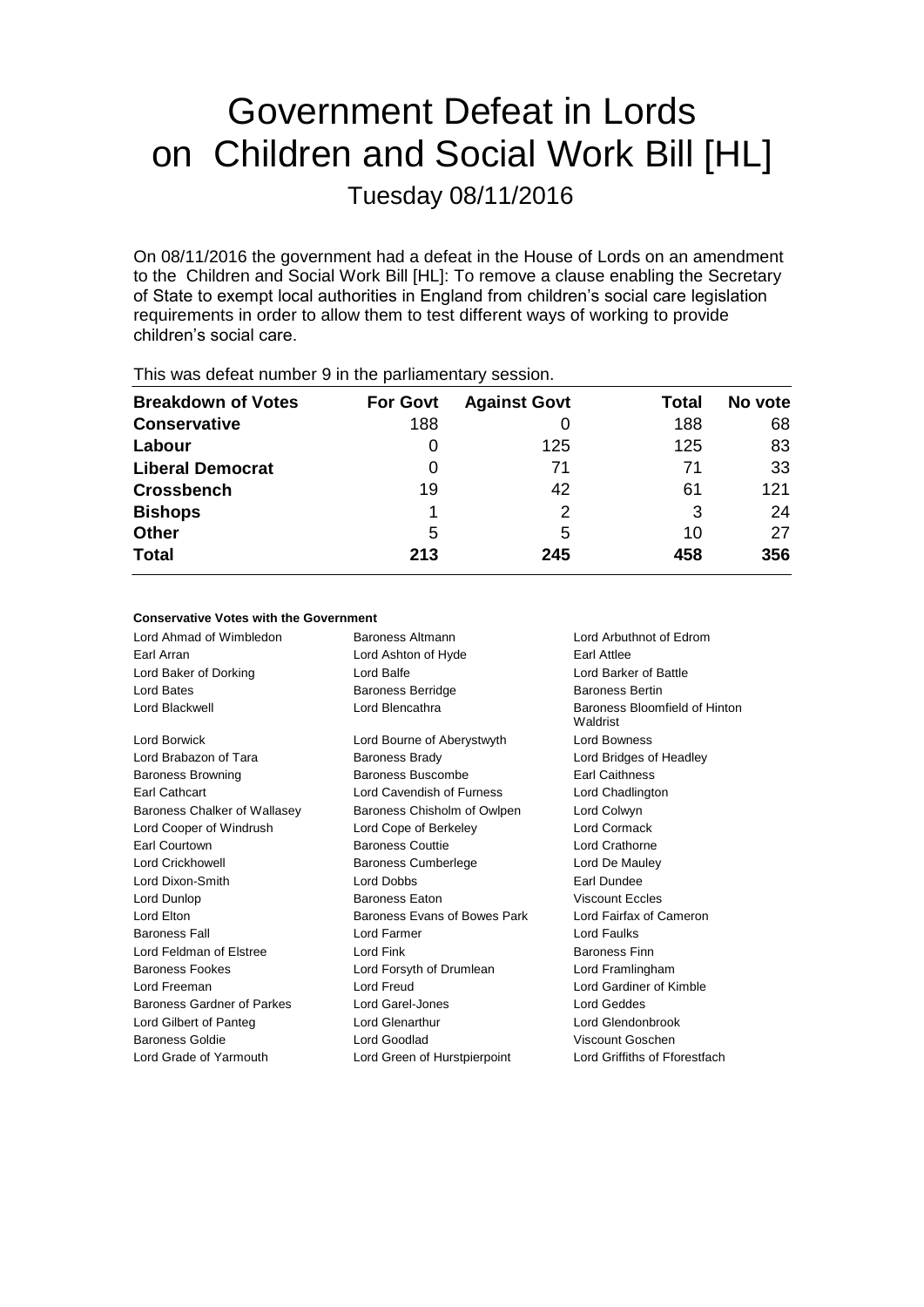Lord Hague of Richmond Baroness Hanham Lord Harris of Peckham Lord Hayward **Baroness Helic** Lord Henley<br>
Lord Higgins<br>
Lord Higgins Lord Higgins Lord Higgins Lord Hodes Lord Higgins Lord Hill of Oareford Lord Hodgson of Astley Abbotts Baroness Hodgson of Abinger Lord Holmes of Richmond Lord Horam Earl Howe Lord Howell of Guildford Lord Hunt of Wirral Lord Inglewood **Lord James of Blackheath** Baroness Jenkin of Kennington Lord Jopling **Lord Keen of Elie** Lord Keen Conservation Lord King of Bridgwater Lord Kirkham Lord Kirkhope of Harrogate Lord Lang of Monkton Lord Lansley **Lord Leigh of Hurley** Lord Lexden Earl Lindsay Lord Lingfield Earl Liverpool Lord Livingston of Parkhead Lord Lucas Lord Lucas Lord Lupton Lord MacGregor of Pulham Market Lord Mackay of Clashfern Lord MacLaurin of Knebworth Lord Mancroft **Baroness Manzoor Baroness Manzoor Lord Marland** Lord Marlesford Lord Mawhinney Lord McColl of Dulwich Baroness McGregor-Smith Lord McInnes of Kilwinning Baroness McIntosh of Pickering Baroness Mobarik **Baroness Mobaris Community** Duke of Montrose **Baroness Morris of Bolton** Lord Naseby **Lord Nash Baroness Neville-Jones** Baroness Neville-Rolfe Baroness Newlove Lord Northbrook Lord Norton of Louth Lord O'Shaughnessy Baroness O'Cathain Lord Palumbo Lord Patten of Barnes Lord Patten Baroness Pidding **Lord Plumb** Lord Plumb **Lord Popat** Lord Porter of Spalding Lord Prior of Brampton Baroness Rawlings Baroness Redfern Lord Renfrew of Kaimsthorn Viscount Ridley Lord Risby **Lord Robathan** Baroness Rock Lord Rotherwick **Lord Sassoon** Christene Baroness Seccombe Earl Selborne Lord Selkirk of Douglas Lord Selsdon Baroness Shackleton of Belgravia Baroness Sharples Contract Cord Sheikh Baroness Shephard of Northwold Lord Sherbourne of Didsbury Baroness Shields Lord Shinkwin Earl Shrewsbury Lord Skelmersdale Lord Smith of Hindhead Lord Spicer Baroness Stedman-Scott Lord Sterling of Plaistow **Baroness Stowell of Beeston** Baroness Sugg Lord Suri Lord Swinfen Lord Tanlaw Lord Taylor of Holbeach **Lord Trefgarne Lord Trenchard** Viscount Trenchard Lord Trimble **Lord True** Lord True Lord Tugendhat Viscount Ullswater Baroness Vere of Norbiton Baroness Verma Lord Wakeham Baroness Warsi Lord Wasserman Lord Wei **Baroness Wheatcroft** Lord Whitby Baroness Wilcox Lord Willetts Baroness Williams of Trafford Lord Young of Cookham Viscount Younger of Leckie

#### **Conservative Votes against the Government**

#### **Labour Votes with the Government**

#### **Labour Votes against the Government**

Baroness Armstrong of Hill Top Lord Bassam of Brighton Baroness Billingham Baroness Blood **Lord Blunkett** Lord Boateng Lord Boateng Lord Bradley **Lord Bragg Lord Bragg Lord Brennan** Lord Brooke of Alverthorpe Lord Brookman Lord Campbell-Savours Lord Carter of Coles Lord Cashman Baroness Chakrabarti Viscount Chandos Lord Christopher Lord Clark of Windermere Lord Clarke of Hampstead Lord Collins of Highbury Lord Cunningham of Felling Lord Darling of Roulanish Lord Davies of Oldham Baroness Donaghy Baroness Drake Lord Elder Lord Evans of Watford Baroness Farrington of Ribbleton Lord Foulkes of Cumnock Baroness Gale

Baroness Adams of Craigielea Lord Anderson of Swansea Baroness Andrews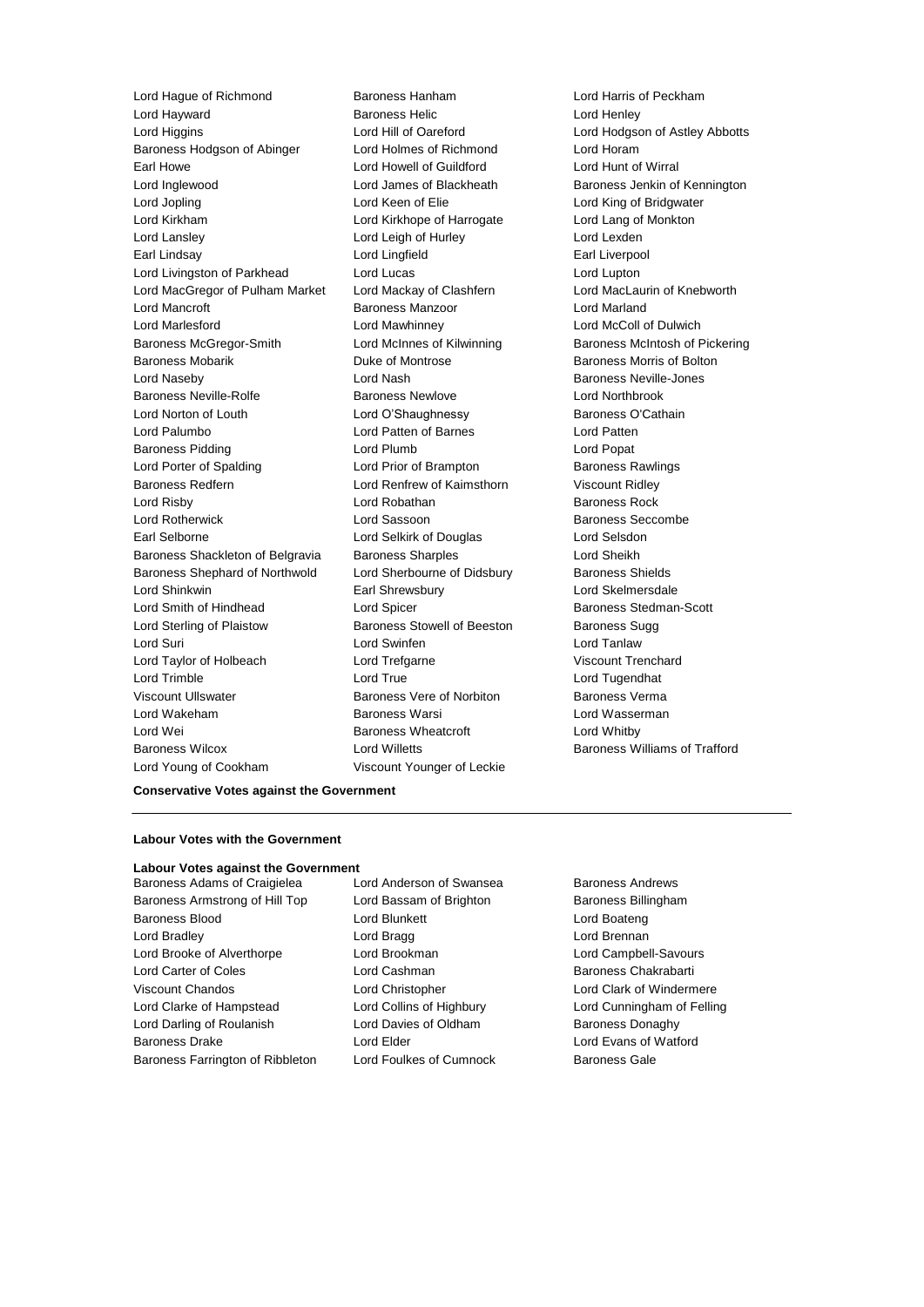Lord Griffiths of Burry Port Lord Grocott Viscount Hanworth Lord Harris of Haringey Lord Haskel Lord Haworth Baroness Healy of Primrose Hill Lord Hollick Baroness Hollis of Heigham Lord Howarth of Newport Baroness Howells of St Davids Lord Howie of Troon Lord Hughes of Woodside Lord Hunt of Chesterton Lord Hunt of Kings Heath Lord Irvine of Lairg **Lord Jones** Lord Jones **Baroness Jones** of Whitchurch Lord Jordan Baroness Kennedy of The Shaws Baroness Kennedy of Cradley Lord Kennedy of Southwark Baroness King of Bow Baroness Kinnock of Holyhead Lord Kinnock Lord Kirkhill Lord Knight of Weymouth Baroness Lawrence of Clarendon Lord Layard Lord Lea of Crondall Lord Lennie Baroness Liddell of Coatdyke Lord Liddle Lord Lipsey Baroness Lister of Burtersett Lord Livermore Lord Lympne Lord Macdonald of Tradeston Baroness Mallalieu Baroness Massey of Darwen Lord Maxton Lord McAvoy Baroness McDonagh Lord McKenzie of Luton Lord Mendelsohn Lord Monks Lord Morris of Handsworth Lord Morris of Aberavon Lord Murphy of Torfaen Lord Patel of Bradford Lord Pendry Baroness Pitkeathley Lord Ponsonby of Shulbrede Baroness Primarolo Baroness Prosser **Baroness Prosser Lord Radice Baroness Ramsay of Cartvale** Lord Rea Baroness Rebuck Lord Reid of Cardowan Lord Robertson of Port Ellen Lord Rosser Contract Lord Rowlands Baroness Royall of Blaisdon Lord Sawyer **Baroness Sherlock** Baroness Sherlock Viscount Simon Baroness Smith of Basildon Baroness Smith of Gilmorehill Lord Smith of Leigh Lord Snape Lord Stevenson of Balmacara Lord Stone of Blackheath Baroness Symons of Vernham Dean Lord Taylor of Blackburn Lord Temple-Morris Baroness Thornton Lord Tomlinson Lord Touhig Lord Triesman Lord Tunnicliffe Lord Watson of Invergowrie **Lord West of Spithead** Baroness Wheeler Lord Whitty Lord Wood of Anfield Lord Woolmer of Leeds Lord Young of Norwood Green Baroness Young of Old Scone

Lord Giddens **Baroness Golding Baroness Golding Lord Grantchester** 

## **Liberal Democrat Votes with the Government**

#### **Liberal Democrat Votes against the Government**

Baroness Barker Lord Beith Lord Bradshaw Baroness Brinton **Lord Burnett** Lord Campbell of Pittenweem Lord Chidgey Lord Clement-Jones Lord Cotter Lord Dholakia **Baroness Doocey** Baroness Doocey Baroness Falkner of Margravine Baroness Featherstone **Lord Foster of Bath** Baroness Garden of Frognal Earl Glasgow **Lord Greaves** Baroness Grender Baroness Hamwee Baroness Humphreys Lord Hussain Baroness Hussein-Ece **Baroness Janke** Baroness Janke **Baroness Jolly** Lord Jones of Cheltenham Lord Kirkwood of Kirkhope Baroness Kramer Lord Lee of Trafford **Lord Lester of Herne Hill** Baroness Ludford Lord McNally Baroness Miller of Chilthorne Domer Lord Newby Baroness Northover Lord Oates Earl Oxford and Asquith Lord Paddick **Lord Palmer of Childs Hill** Baroness Parminter Baroness Pinnock Baroness Randerson Lord Redesdale Lord Rennard Lord Rodgers of Quarry Bank Baroness Scott of Needham Market Lord Scriven **Lord Sharkey Conserverse Exercise Sheehan** Lord Shipley **Lord Shutt of Greetland** Baroness Smith of Newnham Lord Steel of Aikwood Lord Stephen Lord Stoneham of Droxford Lord Strasburger The Lord Stunell Baroness Suttie

Lord Addington Lord Allan of Hallam Baroness Bakewell of Hardington Mandeville